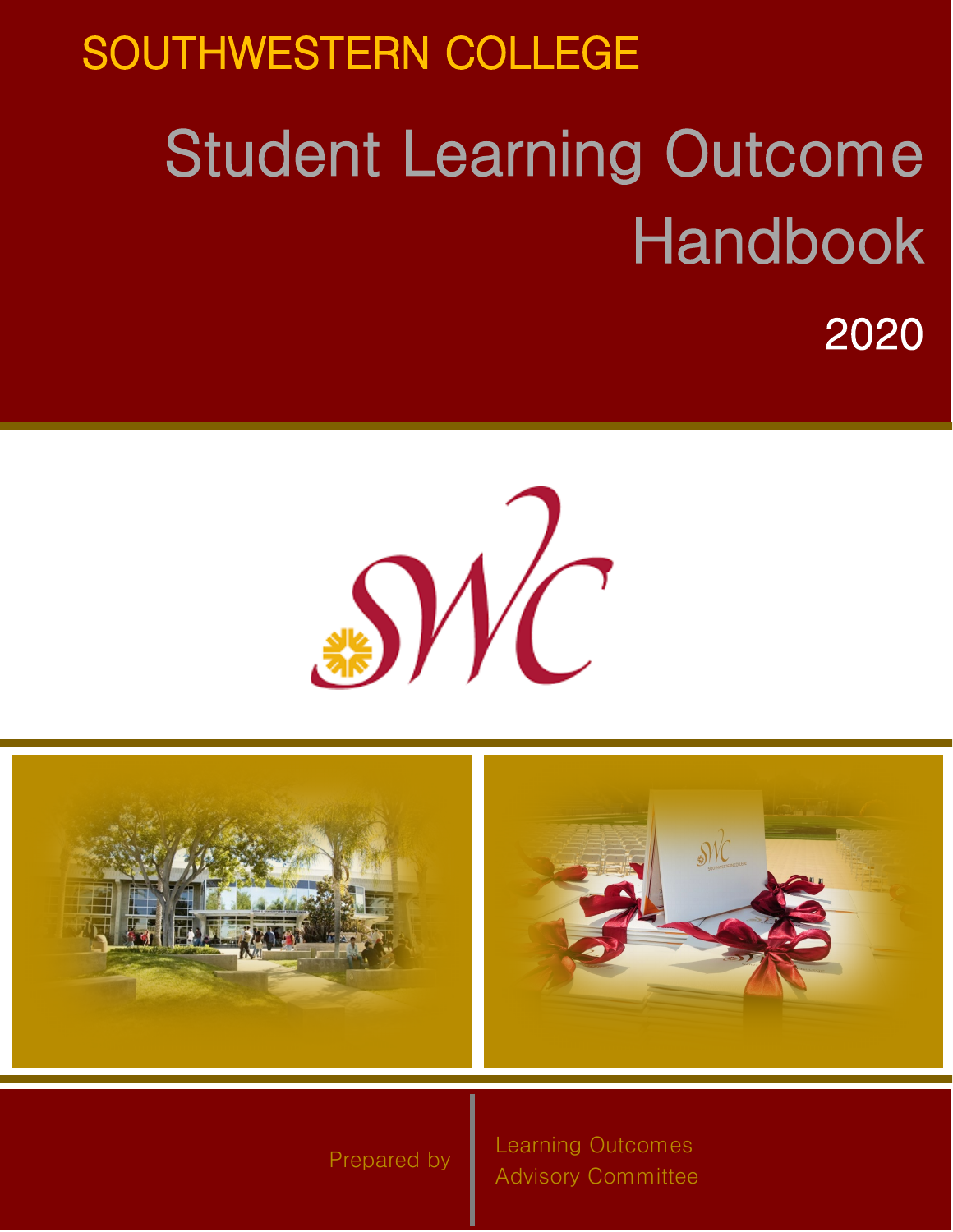# **Mission, Vision, and Values**

#### *Mission Statement*

Southwestern Community College District is the premier public institution of higher education in Southern San Diego County that serves a diverse community of students by providing quality academic programs, comprehensive student support services that ensure equitable access and clear pathways to student success.

Southwestern Community College District promotes learning and success to prepare students to become critical thinkers and engaged life-long learners/global citizens. The District is committed to continuous improvements through the use of data-informed planning, implementation, and evaluation.

Southwestern Community College District utilizes a variety of instructional modalities to provide educational and career opportunities in the following areas: Associate degree and certificate programs, transfer, professional, technical and career advancement, foundational skills, personal enrichment, and continuing education.

### *Vision Statement*

Southwestern College is the leader in equitable education that transforms the lives of students and communities.

### *Value Statements*

*Student Success* - Southwestern College provides a student-centered environment, through equitable access, opportunity, support, and clear pathways that enable students to achieve their educational and professional goals.

*Equity* - Southwestern College intentionally identifies and removes barriers to cultivate success for all, and purposely addresses the effects of systemic inequities.

**Scholarship** - Southwestern College inspires students to become lifelong learners and responsible global thinkers.

*Professional Excellence* - Southwestern College continuously supports and educates all employees to ensure effective collaboration, support student success, and uphold the highest professional standards.

*Cultural Proficiency*- Southwestern College engages in cultural proficiency by providing a rich learning environment that embraces our cultural differences and experiences.

*Sustainability of Stewardship* - Southwestern College utilizes natural, financial and physical resources effectively, equitably, and respectfully.

**Community** - Southwestern College bridges the gap between higher education, civic engagement, and economic well-being to the community we serve.

*Inclusionary Practices* - Southwestern College actively honors and respects diversity to foster a safe and welcoming community where all are inspired to participate and realize a sense of belonging.

## *Definitions for Diversity, Equity, and Inclusion*

#### *Diversity*

Diversity is all differences and similarities including all human traits, experiences, beliefs, and backgrounds that make each individual unique.

#### *Equity*

Equity is intentionally identifying and removing barriers to ensure access and provide meaningful opportunities and support for all to succeed.

#### *Inclusion*

Inclusion is actively honoring and respecting diversity to foster a safe welcoming community where all are inspired to participate and realize a sense of belonging.

*[Governing Board Policy No. 1200](https://go.boarddocs.com/ca/swccd/Board.nsf/files/BDGV2V7E97AF/$file/1200%20-%20(BP)%20Institutional%20Mission%2C%20Vision%20%26%20Values.pdf)*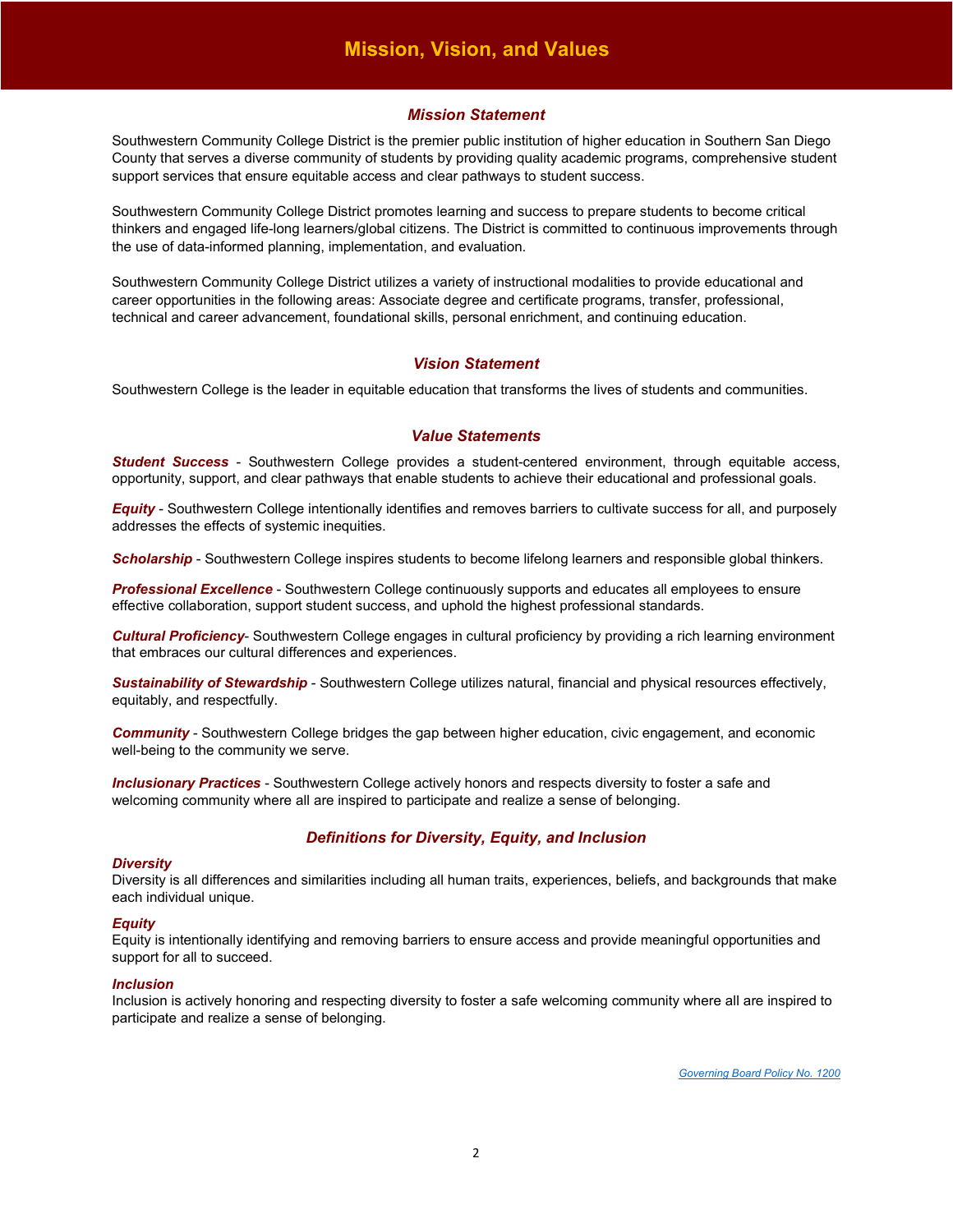# SWC Student Learning Outcome Handbook Table of Contents

| <b>Description</b>                       | Page           |
|------------------------------------------|----------------|
| <b>Mission, Vision and Values</b>        | $\overline{2}$ |
| Introduction                             | 4              |
| What are SLOs and where can I find them? | $\overline{4}$ |
| <b>SLO Assessment Process</b>            | 5              |
| What is the assessment process?          | $5-6$          |
| <b>SLO Responsibilities</b>              | 7              |
| What are my SLO responsibilities?        | 7              |
| <b>Other SLO Assessment Guidelines</b>   | 8              |
| When are SLOs assessed?                  | 8              |
| Who can help with SLO assessment?        | 8              |
| <b>Acknowledgments</b>                   | 9              |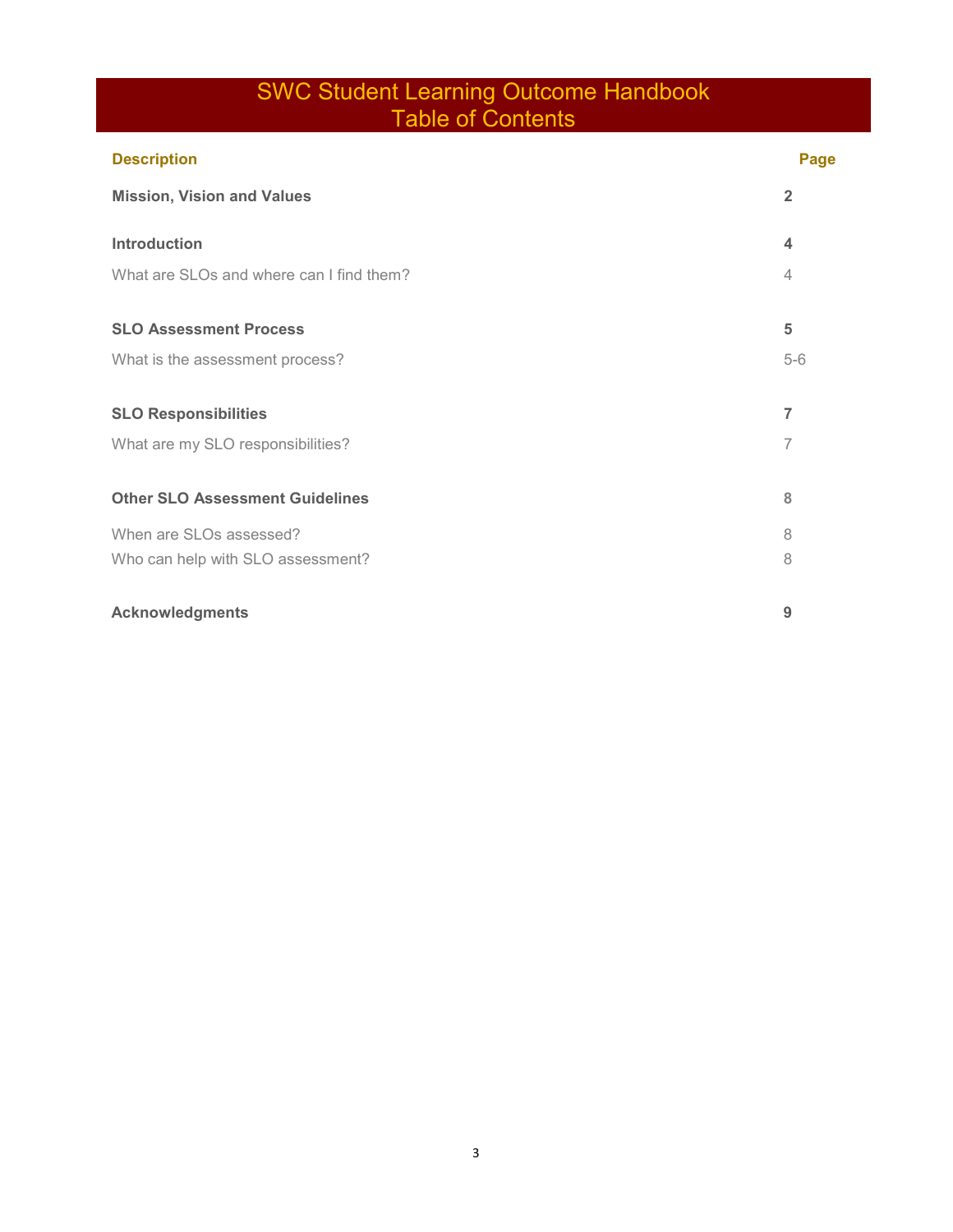# **Introduction**

# *What are SLOs and where can I find them?*

Student learning outcomes (SLOs) are statements describing what students should demonstrate, represent or produce because of what and how they have learned (Maki, 2010).

Course-level SLOs can be found on the course outline of record in CurricUNET and on the Outcomes Assessment Timeline (OAT). OATs can be obtained from the Southwestern College (SWC) website or by contacting the SLO liaison for your discipline.

There are several types of SLOs.

- **Course-level Student Learning Outcomes (CSLOs)** are linked to specific courses, workshops, and tutoring sessions.
- **Program-level Student Learning Outcomes (PSLOs)** are linked to a specific program or major. PSLOs should be assessed after the completion of a series of courses in a program, degree, or certificate.
- **General Education Student Learning Outcomes (GESLOs)** are linked to categories of study within the three general education plans at SWC.
- **Institutional Student Learning Outcomes (ISLOs)** describe the knowledge, skills, abilities and attitudes students should master as a result of their overall college experience.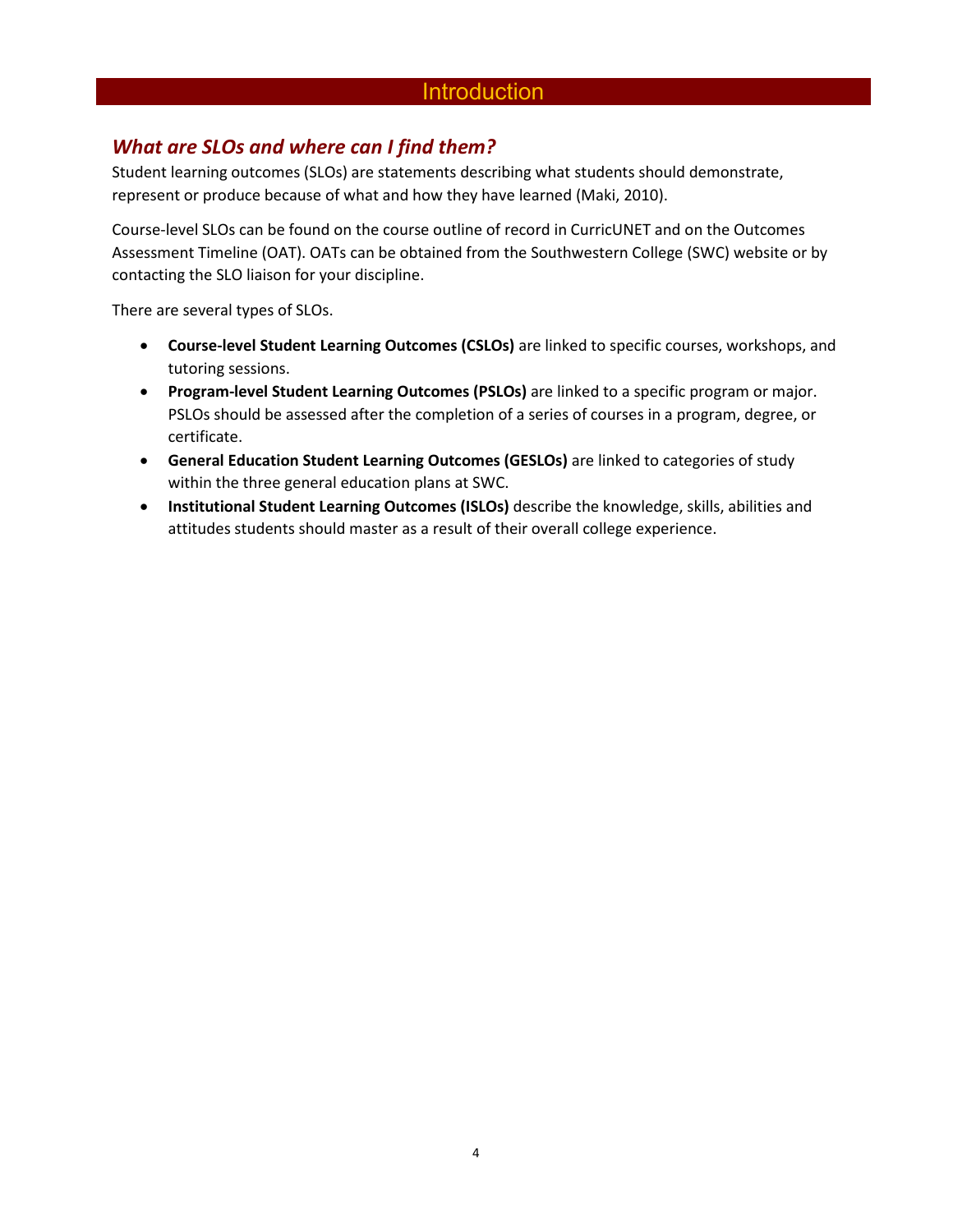# SLO Assessment Process

## *What is the assessment process?*

Assessment of learning is the process of systematically collecting information about student learning in order to evaluate the effectiveness and quality of instruction. Assessment results are analyzed and then used to make improvements in the classroom and academic programs in order to maximize student learning. Students are supported when assessment results guide institution-wide decision-making ensuring that allocations of human, technology, physical, and financial resources are sufficient to support student needs, learning, and success.

There are many ways to assess student progress, and the measurement of student learning outcomes (SLOs) is one approach. When working with SLO assessment much will seem familiar as Southwestern College has been conducting various types of assessments since the institution's inception.

The SLO assessment process involves:

- 1. Writing and/or revising outcomes
- 2. Communicating outcomes (including providing instruction and/or services)
- 3. Measuring outcomes and collecting disaggregated data
- 4. Storing disaggregated data
- 5. Meeting to discuss and analyze disaggregated data
- 6. Creating a plan for improvement, if deemed necessary
- 7. Implementing new plan(s) by restarting this cycle and collecting more data

## Please Note:

• SLO assessment is a process. Although the term "assessment" has been used synonymously with the term "measurement," they are not the same. The act of measuring an outcome is only one part of the assessment process. The end result of SLO assessment is to improve student learning. If action is not taken on the assessment results collected then the process is incomplete and the collection of assessment results is futile.

• According to Southwestern College [Board Policy 4350](https://go.boarddocs.com/ca/swccd/Board.nsf/files/AVZN475D1AF4/$file/4350%20-%20(BP)%20Student%20Learning%20Outcomes%20and%20Administrative%20Unit%20Outcomes%20Assessment.pdf) and [Administrative Procedure 4350,](https://go.boarddocs.com/ca/swccd/Board.nsf/files/AV9TXB76E76C/$file/4350%20-%20(AP)%20Student%20Learning%20Outcomes%20and%20Administrative%20Unit%20Outcomes%20Assessment.pdf) SLO assessment results cannot be used in the following ways:

- Punitively or as a means of determining faculty or staff salaries or rewards;
- To impinge upon the Academic Freedom or professional rights of faculty established in the education code;
- To evaluate the end of the student's experience or merely to be accountable to outside parties;
- As a single mode of assessment to answer all questions or strictly determine program or unit decisions.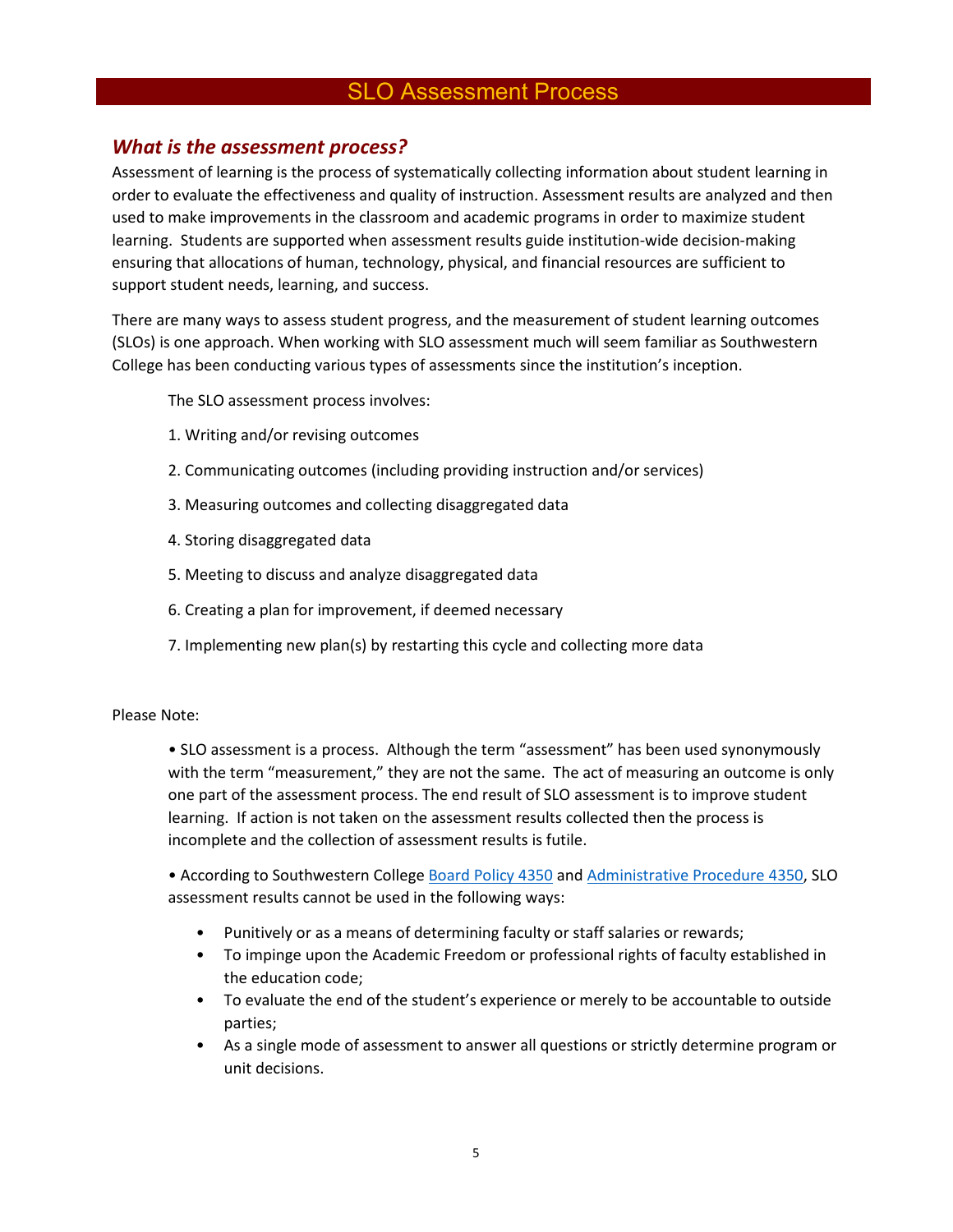- Assessment data will be used to:
	- Inform teaching practices;
	- Improve student services and support;
	- Guide the design of courses and programs, and
	- Guide decision-making processes regarding the allocation of human, technology, physical, and financial resources.

The assessment of SLOs falls under the umbrella of "action research." Its specific purpose is to improve processes and guide decision-making. While the collection of data should be systematic and disciplined, its aim is not to collect empirical and generalizable data for controlled scientific inquiry. The data collected should be reliable enough so that your discipline or unit at SWC can make informed decisions, but does not need to be generalizable beyond your area or our campus.

Data from outcomes assessment is integrated into program review. Program review is used as the basis of institution-wide decision-making and guides decisions regarding the allocation of human, technology, physical and financial, resources. The reporting of outcomes assessment in program review is required.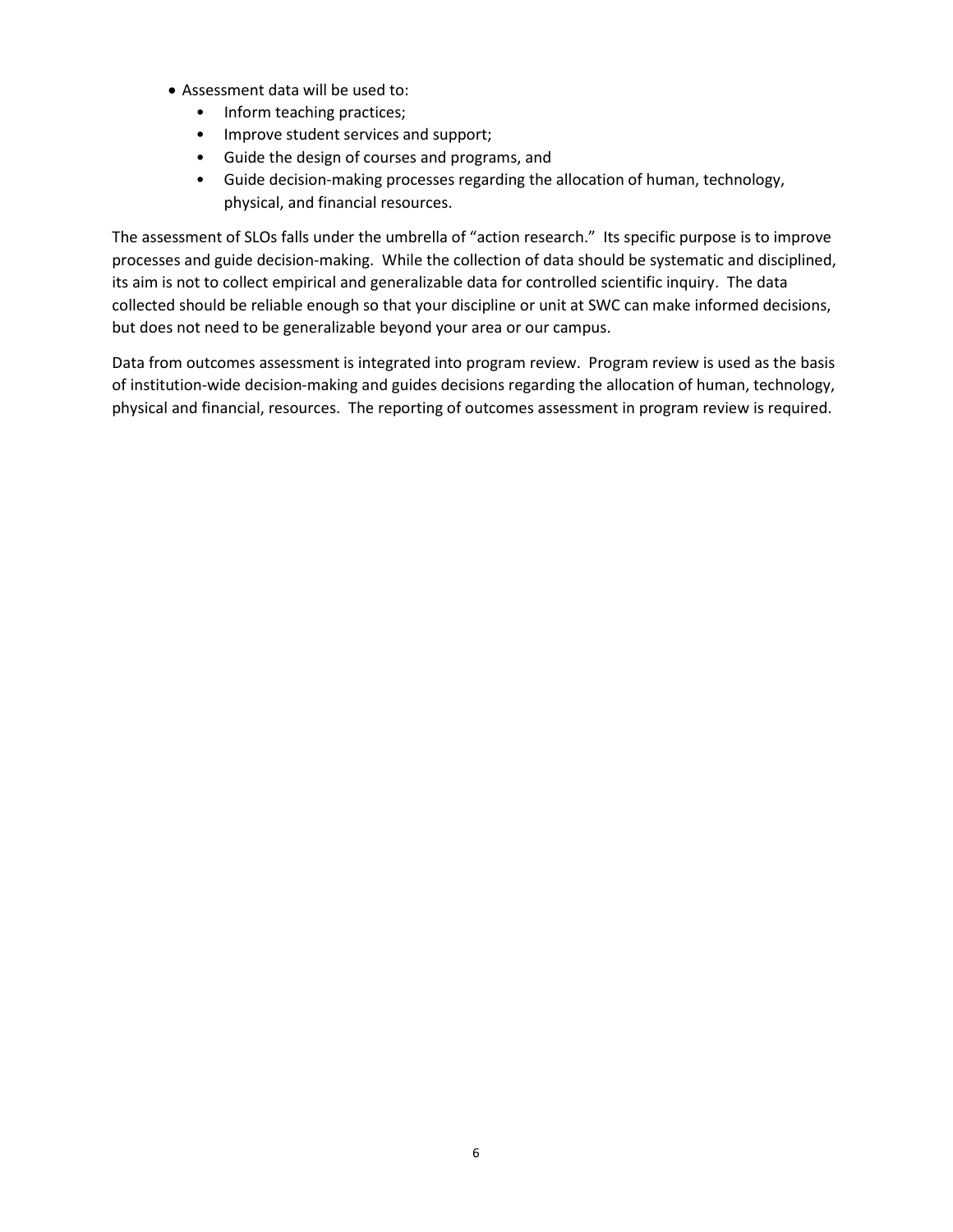# SLO Responsibilities

# *What are my SLO responsibilities?*

"The Accrediting Commission for Community and Junior Colleges (ACCJC) has indicated its position that outcomes assessment is not an optional activity, but rather an obligation to be included in the regular work activities of faculty and other college personnel and a practice that should be incorporated into decision making and other processes of all colleges" (Academic Senate for California Community Colleges (ASCCC), 2010).

According to the Southwestern College Education Association's (SCEA) contract July 2017-June 2020 (pages 68-69), faculty shall:

- Work collaboratively to establish (or in some cases review/adjust) a three year SLO assessment timeline and process for assessing all SLOs in courses, programs, and/or services in said discipline unit.
- Ensure that the SLO timeline for assessment is aligned with the Program Review Cycle.
- Review, write, and/or revise outcomes as needed, analyze outcomes, and develop and evaluate plan(s) for course/program/services improvement.
- Assess all discipline SLOs once over a three-year timespan.
- Not assess more than three SLOs per class in a single semester.
- Consider and use results of SLO assessment when developing and implanting plans to improve the delivery of instructional/non-instructional services as needed.
- Enter disaggregated student learning outcome data into the data system adopted by SWC.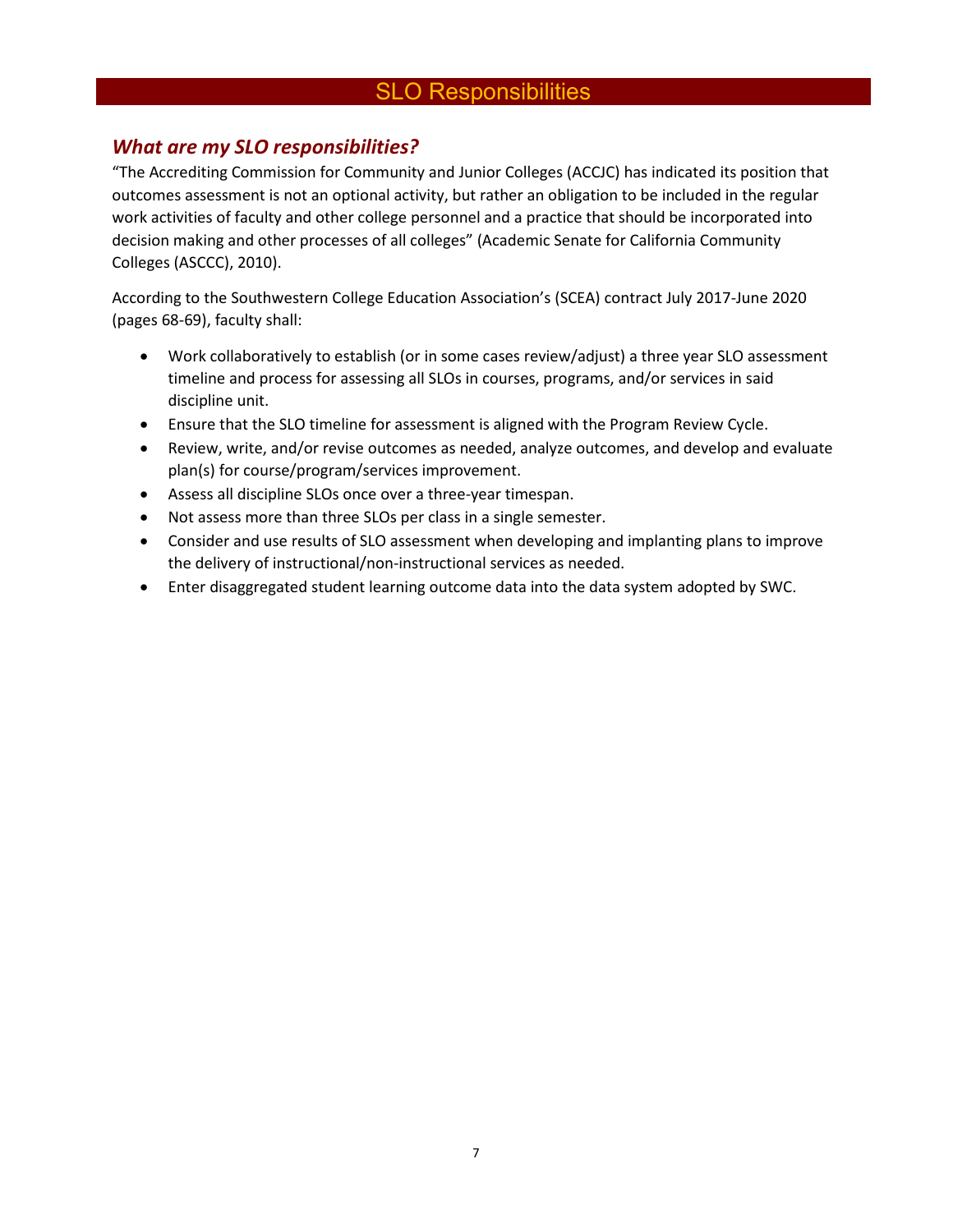# Other SLO Assessment Guidelines

## *When are SLOs assessed?*

Assessment dates for SLOs are recorded on the Outcomes Assessment Timeless (OATs). The OATs detail when an SLO should be assessed and when the results are to be discussed. OATs can be obtained from the SWC website or by contacting the SLO liaison for your discipline.

# *Who can help with SLO assessment?*

Generally, faculty work with faculty on SLO assessment. SLO results are discussed among faculty members at discipline meetings, SLO breakout sessions, and other meetings as arranged by faculty. Meetings organized through professional development are available for flex and hurdle credit.

To assist with SLO assessment Southwestern College has implemented discipline SLO liaisons. SLO liaisons:

- 1. Advise faculty on the creation and modification of SLOs as needed
- 2. Advise faculty in the creation of rubrics and assessment tools for collecting SLO data
- 3. Advise faculty in the creation of outcomes assessment timelines (OATs) and informing faculty of deadline stated in the OATs
- 4. Facilitate faculty input of SLO data into eLumen and storage of discussion notes
- 5. Coordinate faculty discussions on assessment data review, creation of action plans, and use of SLO assessment results in program review
- 6. Input and manage all approved new, modified, and inactivated SLOs into eLumen as needed
- 7. Create and distribute SLO packages to faculty as stated in OATs via eLumen each semester
- 8. Run eLumen reports for discipline faculty review
- 9. Facilitate workshops on SLO assessment as needed

Further, two SLO Co-Coordinators support SLO liaisons efforts. Faculty may also contact an SLO Co-Coordinator as well.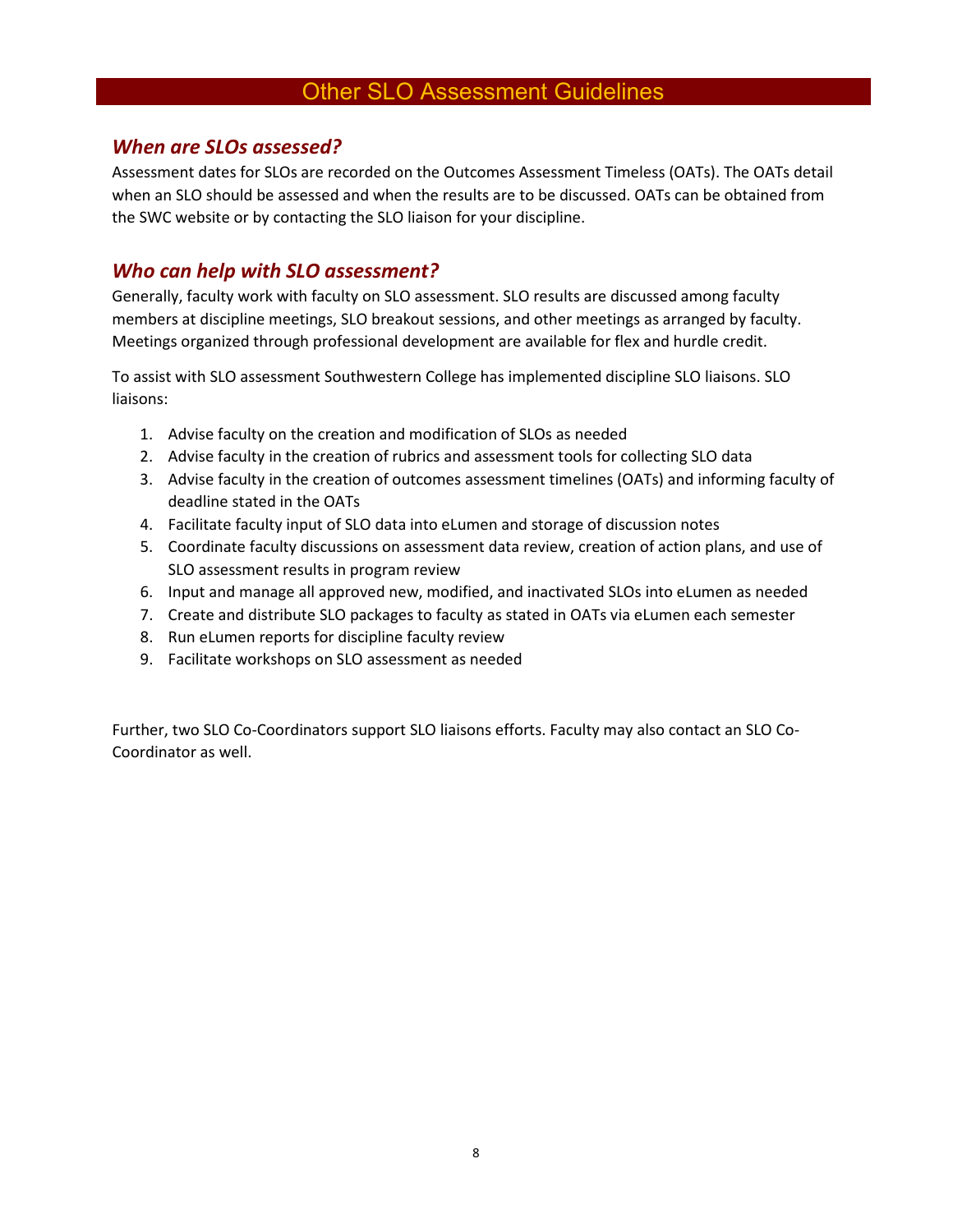## **Acknowledgments**

## **Southwestern Community College District Governing Board**

Roberto Alcantar, Governing Board President Nora E. Vargas, Governing Board Vice President Leticia Cazares, Governing Board Member Griselda A. Delgado, Governing Board Member Tim Nader, Governing Board Member Melkitsedeq Jorge Hernandez, Student Trustee Dr. Kindred Murillo, Superintendent/President



This *Student Learning Outcome Handbook 2020 edition* was updated by the Learning Outcomes Advisory Committee (LOAC) in March 2020, through the collaboration of the following SWC personnel:

Dr. Jessica Posey, Professor - School of Language, Literature & Humanities [jposey@swccd.edu](mailto:jposey@swccd.edu) | 619.421.6700 Ext. 5510| Room 28-102

Dr. Rebecca Wolniewicz, Professor - School of Arts, Communication & Social Sciences. [rwolniewicz@swccd.edu](mailto:rwolniewicz@swccd.edu) | 619.421.6700 Ext. 5573 | Room 36-106